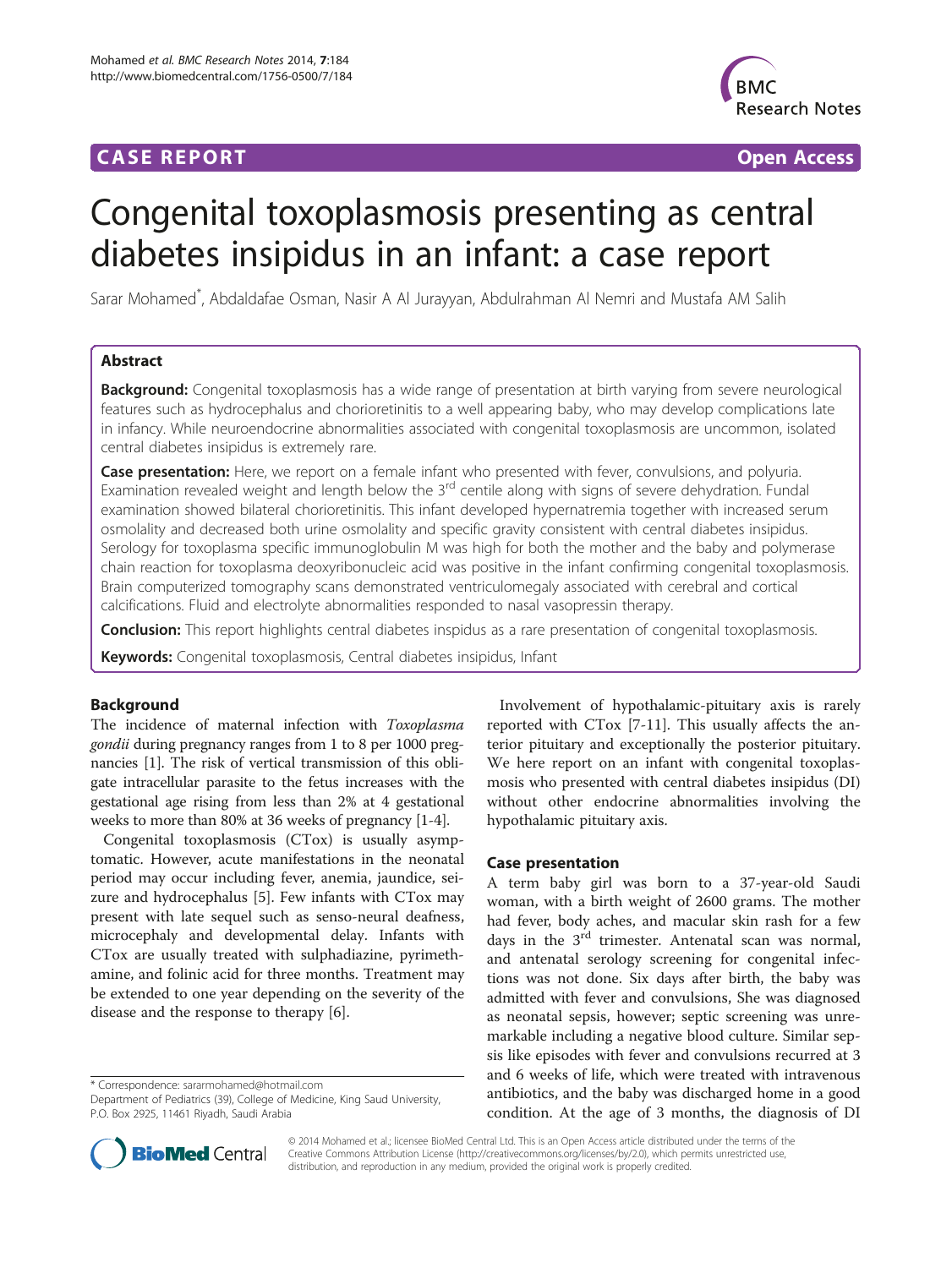was suspected when she presented with significant polyuria (urine output was around 15 ml/kg/hr), severe dehydration, and convulsion. Although systemic examination was normal at birth, she started to show up abnormal neurological features by 3 months of age including: bilateral nystagmus, significant head lag, hypertonia, brisk reflexes, and extensor planter response, along with failure to thrive. Examinations of the fundus showed bilateral chorioretinitis.

Renal function showed normal urea and creatinine, however; serum sodium was ranging between 147 and 150 mmol/L. Urine was diluted with urine osmolality between 100 to 110 mosm/L (normal >600 mmol/L) and she had low urine specific gravity of 1.005 (normal > 1.010). Thyroid function, growth hormone, luteinizing hormone (LH), follicle stimulating hormone (FSH), adrenocorticotrophic hormone (ACTH) and cortisol were within the normal limits (Table 1). Computerized tomography (CT) of the brain demonstrated dilated

Table 1 Result of laboratory investigations for the infant with congenital toxoplasmosis at 3 months of age

| Lab work                 | Result                | Reference value |
|--------------------------|-----------------------|-----------------|
| <b>WBC</b>               | $5.6 \times 10.69$ /L | $4.5 - 13.5$    |
| <b>HGB</b>               | 85 g/L                | 115-145         |
| PLT                      | 182 × 10.e9/L         | 140-450         |
| %NEUT                    | 36.1%                 | 40-55           |
| %LYMP                    | 61.8%                 | 38-42           |
| %MONO                    | 1.6%                  | $3-9$           |
| %EOS                     | 0.2%                  | $0 - 6$         |
| %BASO                    | 0.3%                  | $0 - 1$         |
| CSF WBC                  | 14                    | < 5             |
| Neutrophils              | 5%                    |                 |
| Lymphocytes              | 95%                   |                 |
| CSF protein              | 1240 mg/dl            | $25 - 40$       |
| CSF glucose              | 42 mg/dl              | 40-60           |
| <b>ACTH</b> test         | 22.6 pg/mL            | $0 - 60$        |
| Cortisol AM              | 315 nmol/L            | 140-690         |
| FT4                      | 13.66 pmol/L          | 10.3-25.8       |
| <b>TSH</b>               | 5.70 mIU/L            | $0.25 - 5$      |
| Alkaline Phosphatase     | 107 U/L               | $<$ 250         |
| Alanine Aminotransferase | 52 U/L                | 10-65           |
| Aspartate Aminotransfer  | 23 U/L                | $10 - 31$       |
| Gamma Glutamyl Transpep. | 99 U/L                | $5 - 55$        |
| <b>Total Bilirubin</b>   | 4 UMOL/L              | $2 - 17$        |
| Direct Bilirubin         | 0 UMOL/L              | 0               |

WBC: White cell count; HGB: Hemoglobin; PLT: Platelet; CSF: Cerebrospinal fluid; ACTH: Adrenocorticotrophic hormone; FT4: Free thyroxine 4; TSH: Thyroid stimulating hormone.

ventricles with multiple subependymal and parenchymal calcifications (Figure 1). Cerebrospinal (CSF) analysis showed high protein and cells (Table 1). Electroencephalography (EEG) revealed multifocal epileptiform discharges on diffusely slow background. Electroretinography (ERG) illustrated evidence of retinopathy on the right eye.

Serology for toxoplasma specific immunoglobulin M (IgM), performed for this infant at 3 month of age using enzyme-linked immunosorbent assay (ELISA), was a 1370 unit/L (positive 120 (unit/L), and immunoglobulin G (IgG) was a 11128 unit/L (positive  $> 110$  unit/L). As antenatal serology screening for congenital infection was not done, maternal serology for toxoplasma IgM and IgG was performed 3 month after delivery when CTox was suspected. This result showed that maternal toxoplasma specific IgM was a 630 (positive 120 (unit/L), and IgG was a 4320 unit/L (positive > 110 unit/L). Polymerase chain reaction (PCR) was positive for toxoplasma deoxyribonucleic acid (DNA) in both CSF and blood of the infant. The baby was commenced on pyrimethamine/sulphadiazine and leucovorin at 4 month of age aiming to continue this treatment for 1 year. A favorable response has been shown by regression of retinal lesions after few weeks of starting antimicrobial treatment. Also, she showed good response to nasal vasopressin with urine output reduced to 3.2 ml/kg/hr, urine osmolality increasing to 650 mosml/l and sodium controlled



Figure 1 Computerized tomography of brain showing dilated ventricles with multiple subependymal and parenchymal calcifications (arrow).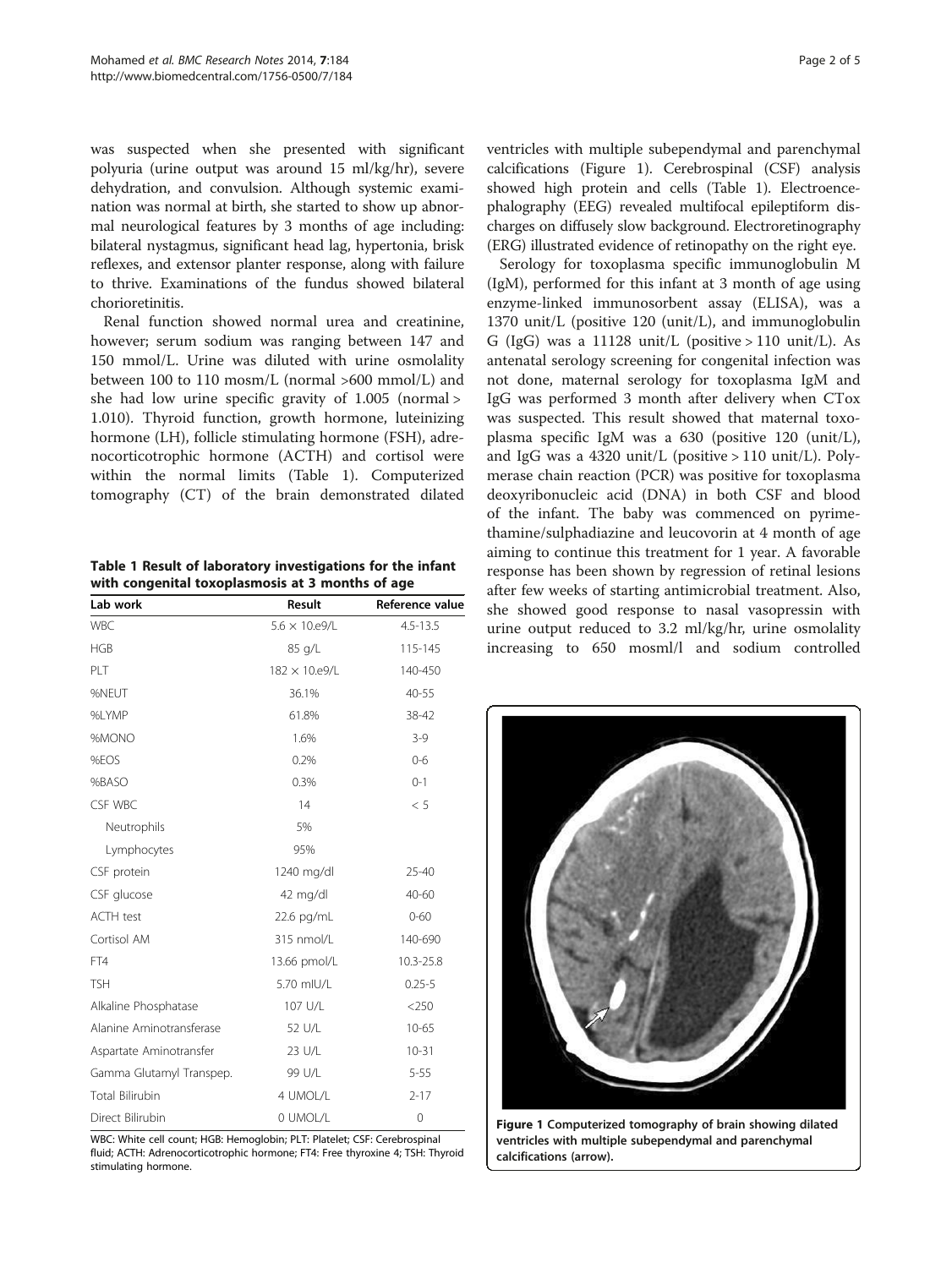between 135 and 140 mmol/l. Monthly follow up routine blood tests including complete blood count (CBC), liver and renal functions showed satisfactory response to treatment and absence of side effects of antimicrobial therapy.

At age of 7 months and while still on pyrimethamine/ sulphadiazine and leucovorin, the baby developed vesicular rash, high-grade fever, and convulsions. CBC was normal and CSF examination revealed protein of 1120 mg/dl, glucose of 65 mg/dl and 20 cells, mostly lymphocytes. CSF culture for bacteria as well as CSF polymerase chain reaction for Toxoplasma gondii was negative. Direct immunoflorescence test of a smear taken from the vesicular rash was positive for varicella. Based on this clinical data, in addition to having recent contact with a family member with active chicken pox, our patient was diagnosed as severe varicella meningoencephalitis. Compared to the previous images, CT brain in this acute stage showed that hydrocephalus was not progressive and hence ventriculoperitoneal shunt was not inserted. This patient underwent extensive immune work up including serum immunoglobulin, complement and neutrophil function that failed to identify evidence of immunodeficiency. She passed through a stormy course, became comatose with intractable seizures, irreversible shock and severe metabolic acidosis. She died despite full cardiorespiratory support with fluid, inotropes, hydrocortisone and mechanical ventilation.

# **Discussion**

Congenital toxoplasmosis (CTox) results from the transplacental passage of the Toxoplasma godii parasite from the mother to the fetus. The majority of babies born to mothers infected by this parasite are asymptomatic. However, some babies present with variable clinical manifestations including anemia, jaundice, hepatosplenomegaly, seizures, hydrocephalus, chorioretinitis and senso-neural deafness. The severity of fetal damage depend on the stage of pregnancy when maternal infection occurs. Although she looked apparently normal at birth, our patient presented in the neonatal period with nonspecific sepsis-like picture. Later she showed predominant involvement of the central nervous system with seizures, hydrocephalus, chorioretinitis and spasticity. This clinical features alerted us to the possibility of CTox, in which the detection of specific IgM or IgA antibodies that cannot cross the placental barrier, is a key marker of fetal infection. Moreover, prenatal diagnosis relies mostly on the PCR based detection of parasite DNA. Unfortunately, this diagnostic approach was not possible in this case as antenatal screening for congenital infection is not routine practice in the hospital where our patient was born. In the absence of this antenatal serology data we performed anti- $T$  gondii IgG and IgM

by enzyme-linked immunosorbent assay (ELISA), which was proved to be positive for both the infant and the mother three months after delivery. This was an indirect evidence of CTox, which was ultimately confirmed by positive PCR for Toxoplasma in the infant. It is interesting that IgG was elevated in both the infant and the mother. It is expected that IgG synthesis reaches a plateau within 2 or 3 months of the acute infection and then decreases more or less rapidly and persists lifelong at residual titers, which are highly variable among patients [[1\]](#page-3-0). As maternal IgG is passively transferred in utero, therefore, a qualitative analysis is required to differentiate between maternal antibodies and others synthesized by the infected infant [\[1\]](#page-3-0). This was not needed in our patient as IgM was positive that indicates infection.

Our patient presented with recurrent fever that can be explained by dysfunction of the hypothalamic thermoregulatory center secondary to toxoplasma infection. Fever could also result from dehydration caused by early deficiency of antidiuretic hormone that was confirmed later in the course of the disease. However, the serum electrolyte pattern in the first episodes of fever was not consistent with diabetes insipidus. Serum urea is usually elevated in dehydrated children secondary to poor feeding or fluid loss resulting from diarrhea and or vomiting. Interestingly, serum urea is usually normal in dehydrated patients with diabetes insipidus as in our patient [\[12\]](#page-3-0). This results from defective reabsorption of urea in the distal renal convoluted tubules that is normally facilitated by antidiuretic hormone. This useful clinical clue should raise the suspicion of diabetes inspidus in any child with unexplained dehydration and normal serum urea.

CTox may affect the hypothalamic pituitary axis resulting in variable deficiencies of the anterior as well as the posterior pituitary hormones. Isolated and selective deficiency of the antidiuretic hormone as in our patient is unusual. Massa et al. [\[8\]](#page-3-0) reported three cases of CTox and hypothalamic-pituitary dysfunction, all of whom presented with different patterns of combined hormonal deficiency (GH deficiency, diabetes insipidus, tertiary hypothyroidism, adrenal insufficiency, and delayed puberty). Siahanidou et al. [[13](#page-3-0)] described a newborn similar to our patient, who presented with prolonged fever and was confirmed later to have central DI, hypothyroidism, and ACTH deficiency. Few cases with isolated DI as the only endocrine abnormality associated with CTox were described in the litera-ture. Karadag et al. [[14](#page-3-0)] reported a neonate with CTox and hydrocephalus, who developed DI at the 10<sup>th</sup> day of life. Similarly, Oygur et al. [[15](#page-3-0)] presented a 33-day-old boy who had polyuria, hypernatremia, and dehydration secondary to central DI associated with CTox.

Although the diagnosis of DI was suspected late, our patient responded nicely to nasal vasopressin with fluid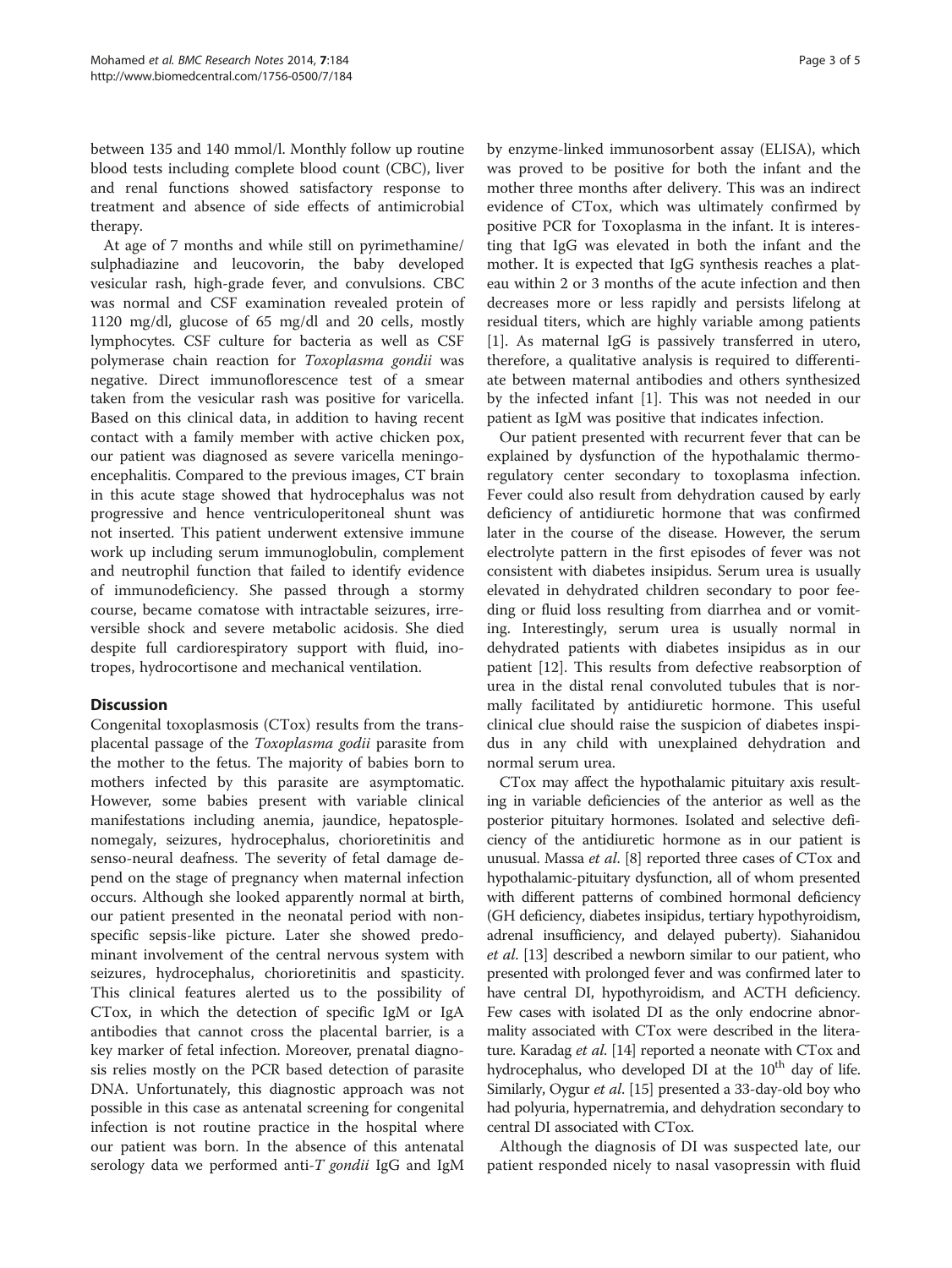<span id="page-3-0"></span>and electrolytes reverting to normal shortly after starting replacement therapy [\[16](#page-4-0)]. Later, she had a stormy acute course with most likely varicella meningoencephalitis that led to her death. This working diagnosis is supported by the typical rash, documented contact with a relative with varicella, elevated CSF protein and cells, in addition to the positive direct immunoflorescence test for varicella. However, this diagnosis could have been confirmed beyond doubt should varicella PCR has been performed. Other possible explanation of this severe disease was entertained such as immunodeficiency and adrenal insufficiency, but none of these possibilities was proven despite extensive workup. Nevertheless, our patient was empirically covered with stress dose of intravenous hydrocortisone during her acute illness. The possibility of antimicrobial drug adverse effects was considered, however; this event occurred 3 months after starting treatment. Moreover, the rash was typical of varicella infection.

# Conclusion

Antenatal and newborn screening for CTox offers early diagnosis and treatment of affected mother and infant with specific antimicrobial therapy that leads to a better outcome. This case report with severe manifestations of CTox and delayed diagnosis of the disease highlights the importance of antenatal and newborn screening for toxoplasmosis, which is a feasible measure to minimize the complications of CTox [1,4,5,[17](#page-4-0)]. This report also alerts physicians to central diabetes inspidus as a rare presentation of CTox.

# Consent

Written informed consent was obtained from the parents of the infant for publication of this Case Report and any accompanying images. A copy of the written consent is available for review by the Editor-in-Chief of this journal.

#### Abbreviations

CTox: Congenital toxoplasmosis; DI: Diabetes inspidus; CT: Computerized tomography; ACTH: Adrenocorticotrophic hormone; FSH: Follicle stimulating hormone; LH: Luteinizing hormone; GH: Growth hormone; TSH: Thyroid stimulating hormone; ELISA: Enzyme-linked immunosorbent assay; IgA: Immunoglobulin A; IgG: Immunoglobulin G; IgM: Immunoglobulin M.

#### Competing interests

The authors declare that they have no competing interests.

#### Authors' contributions

SM designed the paper, collected the data, reviewed the literature, drafted and reviewed the manuscript. AO, NAA, AA, MAMS, participated in data collection, writing and reviewing the manuscript. All authors read and approved the final manuscript.

#### Authors' information

Sarar Mohamed (SM) is Fellow of the Royal College of Pediatrics and Child Health. He is Consultant Pediatric Endocrinologist and Associate Professor of Pediatrics at King Saud University, Riyadh, Saudi Arabia.

Abdaldafae Osman (AO) is Assistant Pediatric Consultant at King Saud University. Nasir A Al Jurayyan (NAA) MD is Professor of Pediatrics and Consultant Pediatric Endocrinologist at King Saud University. Abdulrahman Al Nemri (AA) is Associate Professor of Pediatrics and Consultant Endocrinologist at King Saud University. Mustafa AM. Salih (MAMS) is Fellow of the Royal College of Pediatrics and Child Health, Professor of Pediatrics, and Consultant Pediatric Neurologist, College of Medicine, King Saud University, Riyadh, Saudi Arabia.

#### Acknowledgements

The authors would like to extend their appreciation to the Deanship of Scientific Research, King Saud University, Saudi Arabia, for funding this work through the Research Group Project number RGP-VPP-301.

Received: 4 August 2013 Accepted: 21 March 2014 Published: 28 March 2014

#### References

- 1. Robert-Gangneux F, Dardé ML: Epidemiology of and diagnostic strategies for toxoplasmosis. Clin Microbiol Rev 2012, 25(2):264. doi:10.1128/CMR.05013-11.
- 2. Dunn D, Wallon M, Peyron F, Petersen E, Peckham C, Gilbert R: Mother to child transmission of toxoplasmosis: risk estimates for clinical counseling. Lancet 1999, 353:1829–1833.
- 3. Bin Dajem SM, Almushaitb MA: Detection of toxoplasma gondii DNA by PCR in blood samples collected from pregnant Saudi women from the Aseer region. Saudi Arabia. Ann Saudi Med 2012, 32(5):507–512.
- 4. McLeod R, Boyer K, Karrison T, Kasza T, Swisher C, Roizen N, Jalbrzikowski J, Remington J, Heydemann P, Noble AG, Mets M, Withers S, Latkany P, Meier P: Outcome of treatment for congenital toxoplasmosis, 1981–2004: the National Collaborative Chicago-Based. Congenital Toxoplasmosis Study. Clin Infect Dis 2006, 42:1383.
- 5. SYROCOT (Systematic Review on Congenital Toxoplasmosis) study group, Thiebaut R, Leproust S, Chene G, Gilbert R: Effectiveness of prenatal treatment for congenital toxoplasmosis. Lancet 2007, 369(9556):115.
- 6. Gras L, Wallon M, Pollak A, Cortina-Borja M, Evengard B, Hayde M, Petersen E, Gilbert R, European Multicenter Study on Congenital Toxoplasmosis: Association between prenatal treatment and clinical manifestations of congenital toxoplasmosis in infancy: a cohort study in 13 European centers. Acta Paediatr 2005, 94:1721–1731.
- 7. Suresh Babu PS, Nagendra K, Navaz RS, Ravindranath HM: Congenital toxoplasmosis presenting as hypogonadotropic hypogonadism. Indian J Pediatr 2007, 74:577–579.
- 8. Massa Vanderschueren-Lodeweyckx G, Van Vliet G, Craen M, de Zegher F, Eggermont E: Hypothalamo-pituitary dysfunction in congenital toxoplasmosis. Eur J Pediatr 1989, 148:742–744.
- 9. Robinson A, Verbalis J: Posterior pituitary. In Williams Textbook of Endocrinology, ed 11. Edited by Kronenberg H. Saunders Elsevier: Philadephia; 2008:263–287.
- 10. Ghirardello S, Garre ML, Rossi A, Maghnie M: The diagnosis of children with central diabetes insipidus. J Pediatr Endocrinol Metab 2007, 20:359–375.
- 11. Di Iorgi N, Napoli F, Allegri A, Olivieri I, Bertelli E, Gallizia A, Rossi A, Maghnie M: Diabetes insipidus – diagnosis and management. Horm Res Paediatr 2012, 77:69–84. doi:10.1159/000336333.
- 12. Comtois R, Bertrand S, Beauregard H, Vinay P: Low serum urea level in dehydrated patients with central diabetes insipidus. CAMJ 1988, 139:965–969.
- 13. Siahanidou T, Tsoumas D, Kanaka-Gantenbein C, Mandyla H: Neuroendocrine abnormalities in a neonate with congenital toxoplasmosis. J Pediatr Endocrinol Metab 2006, 19(11):1363–1366.
- 14. Karadag A, Erdeve O: Isolated central diabetes insipidus in a newborn with congenital toxoplasmosis. J Pediar Endocrinol Metab 2006, 19(2):173–175.
- 15. Oygür N, Yilmaz G, Ozkaynak C, Guven AG: Central diabetes insipidus in a patient with congenital toxoplasmosis. Am J of Perin 1998, 15(3):191–192.